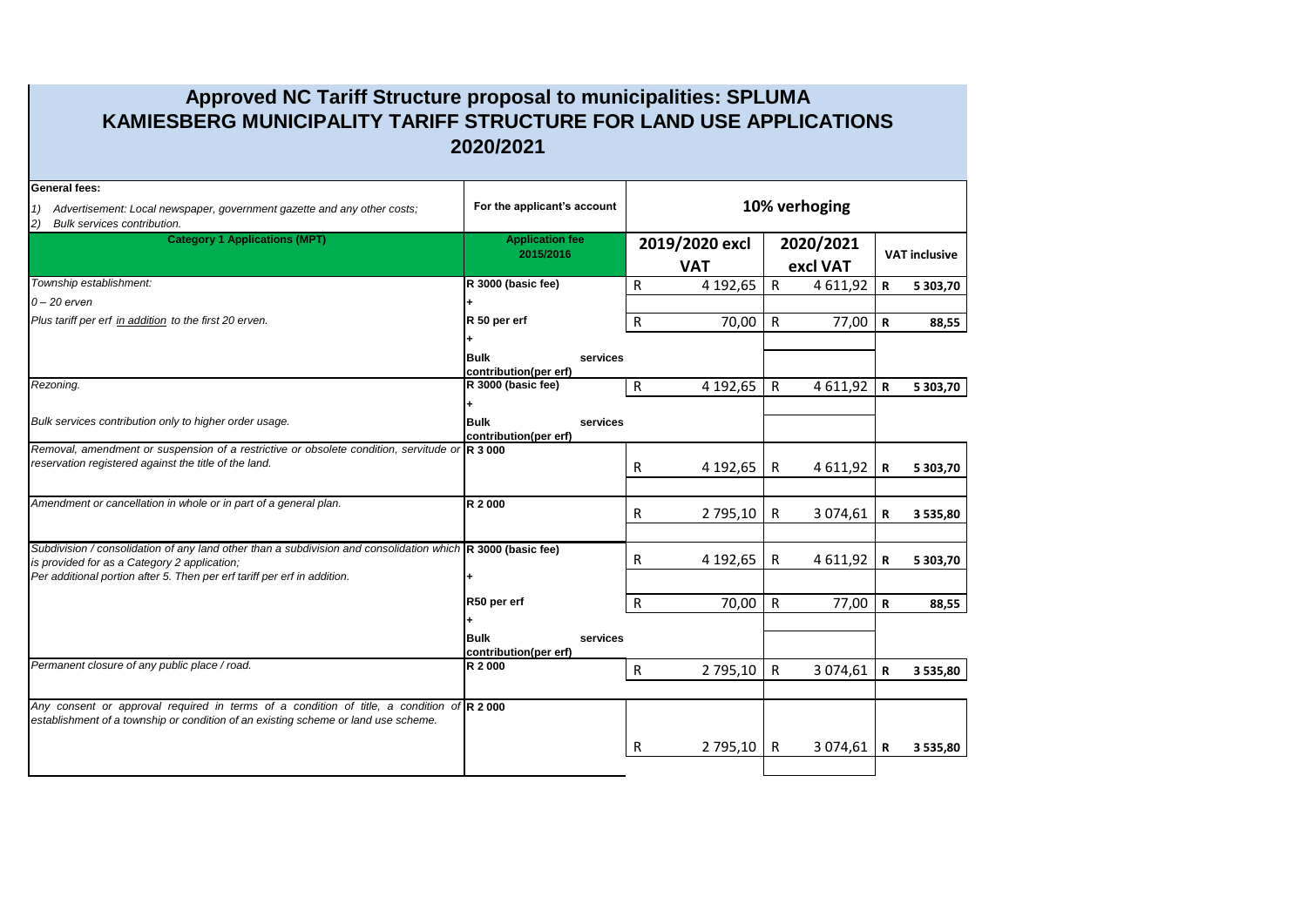| <b>Category 2 Applications (delegated to MPT)</b>                                                                                                                                                                                  | <b>Application fee</b>                                                                      |   |          |        |               |             |               |
|------------------------------------------------------------------------------------------------------------------------------------------------------------------------------------------------------------------------------------|---------------------------------------------------------------------------------------------|---|----------|--------|---------------|-------------|---------------|
| Subdivision / consolidation (separate or simultaneous) of any land where subdivision is $\mathbb R$ 2500 (basic fee)<br>expressly provided for in a land use scheme:                                                               |                                                                                             | R | 3 493,88 | R      | $3843,26$ R   |             | 4 4 1 9 , 7 5 |
| Per additional portion after 5. Then per erf tariff per erf in addition.                                                                                                                                                           | R50 per erf                                                                                 | R | 70,00    | R      | 77,00         | R           | 88,55         |
|                                                                                                                                                                                                                                    | <b>Bulk</b><br>services<br>contribution(per erf)                                            |   |          |        |               |             |               |
| The consent of the municipality for any land use purpose or departure or deviation in R 2500 (basic fee)<br>terms of a land use scheme or existing scheme which does not constitute a land<br>development application.             |                                                                                             | R | 3493,88  | R.     | $3843,26$ R   |             | 4 4 19,75     |
| Application to occupational practice, relaxation of building lines, coverage, boundary R 300<br>wall height, amendment of site development plan.                                                                                   | <b>Bulk services contribution</b>                                                           |   |          |        |               |             |               |
|                                                                                                                                                                                                                                    |                                                                                             | R | 419,27   | R<br>R | $461,19$ R    |             | 530,37        |
| Removal, amendment or suspension of a restrictive title condition relating to the density R 2 000<br>of residential development on a specific erf where the residential density is requlated by<br>a land use scheme in operation. |                                                                                             |   |          |        |               |             |               |
|                                                                                                                                                                                                                                    |                                                                                             | R | 2 795,10 | R<br>R | 3 0 74,61     | R           | 3 535.80      |
|                                                                                                                                                                                                                                    | <b>Bulk services contribution if</b><br>density<br>land<br>use<br>is<br>increased.(per erf) |   |          | R      |               |             |               |
| Application that where not provided for elsewhere in this schedule. Including Appeals $\mathbb{R}$ 2000<br><b>Applications</b>                                                                                                     |                                                                                             | R | 2 795,10 | R      | 3 0 7 4 , 6 1 | $\mathbf R$ | 3 535,80      |
|                                                                                                                                                                                                                                    |                                                                                             |   |          | R      |               |             |               |